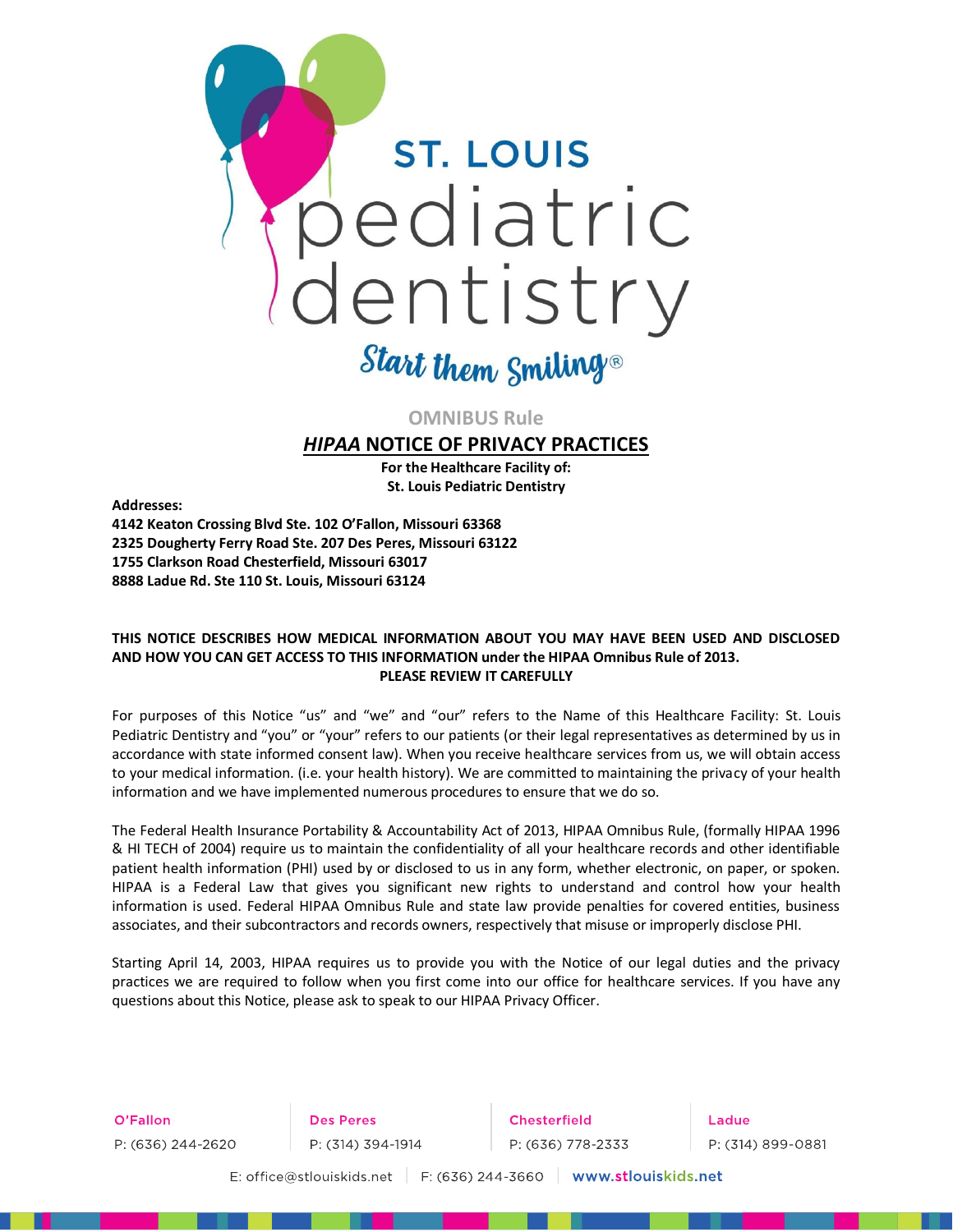Our doctors, clinical staff, employees, Business Associates (outside contractors we hire), their subcontractors and other involved parties follow the policies and procedures set forth in this Notice. If at this facility, your primary caretaker / doctor is unavailable to assist you (i.e. illness, on-call coverage, vacation, etc.), we pay provide you with the name of another healthcare provider outside our practice for you to consult with. If we do so, that provider will follow the policies and procedures set forth in this Notice or those established for his or her practice, so long as they substantially conform to those for our practice.

# **OUR RULES ON HOW WE MAY USE AND DISCLOSE YOUR PROTECTED HEALTH INFORMATION**

Under the law, we must have your signature on a written, dated Consent Form and/or an Authorization Form of Acknowledgement of this Notice, before we will use or disclose your PHI for certain purposes as detailed in the rules below.

**Documentation –** You will be asked to sign an Authorization/ Acknowledgement form when you receive this Notice of Privacy Practices. If you did not sign such a form or need a copy of the one you signed, please contact our Privacy Officer. You may take back or revoke your consent or authorization at any time (unless we already have acted based on it) by submitting our Revocation Form in writing to us at our address listed above. Your revocation will take effect when we actually receive it. We cannot five it retroactive effect, so it will not affect any use or disclosure that occurred in our reliance on your Consent or Authorization prior to revocation (i.e. if after we provide services to you, you revoke your authorization / acknowledgement in order to prevent us billing or collecting for those services, your revocation will have no effect because we relied on your authorization / acknowledgment to provide services before you revoked it).

**General Rule –** If you do not sign our authorization/ acknowledgement form or if you revoke it, as a general rule (subject to exceptions described below under "Healthcare Treatment, Payment and Operations Rule" and "Special Rules"), we cannot in any manner use or disclose to anyone (excluding you, but including payer and Business Associates) your PHI or any other information in your medical record. By law, we are unable to submit claims to payers under assignment of benefits without your signature on our authorization/ acknowledgment form. You will however be able to restrict disclosures to your insurance carrier for services for which you wish to pay "out of pocket" under the new Omnibus Rule. We will not condition treatment on you signing an authorization / acknowledgement, but we may be forced to decline you as a new patient or discontinue you as an active patient if you choose not to sign the authorization / acknowledgement or revoke it.

#### **Healthcare Treatment, Payment and Operations Rule**

 $\mathbb{R}^n$ 

With your signed consent, we may use or disclose your PHI in order:

- To provide you with or coordinate healthcare treatment and services. For example, we may review your health history form to form a diagnosis and treatment plan, consult with other doctors about your care, delegate tasks to ancillary staff, call in prescriptions to your pharmacy, disclose needed information to your family or others so they may assist you with home care, arrange appointments with other healthcare providers, schedule lab work for you, etc.
- To bill or collect payment from you, an insurance company, a managed-care organization, a health benefits plan or another third party. For example, we may need to verify your insurance coverage, submit your PHI on claim forms in order to get reimbursed for our services, obtain pre-treatment estimates or prior authorizations from your health plan or provide your x-rays because your health plan requires them for payment; Remember, you will be able to restrict disclosures to your insurance carrier for services which you wish to pay "out of pocket" under this new Omnibus Rule.
- To run our office, assess the quality of care our patients receive and provide you with customer service. For example, to improve efficiency and reduce costs associated with missed appointments, we may

 $\mathbb{R}^n$ 

899-0881

| O'Fallon          | Des Peres                                      | <b>Chesterfield</b> | Ladue    |
|-------------------|------------------------------------------------|---------------------|----------|
| P: (636) 244-2620 | P: (314) 394-1914                              | P: (636) 778-2333   | P: (314) |
|                   | F: (636) 244-3660<br>E: office@stlouiskids.net | www.stlouiskids.net |          |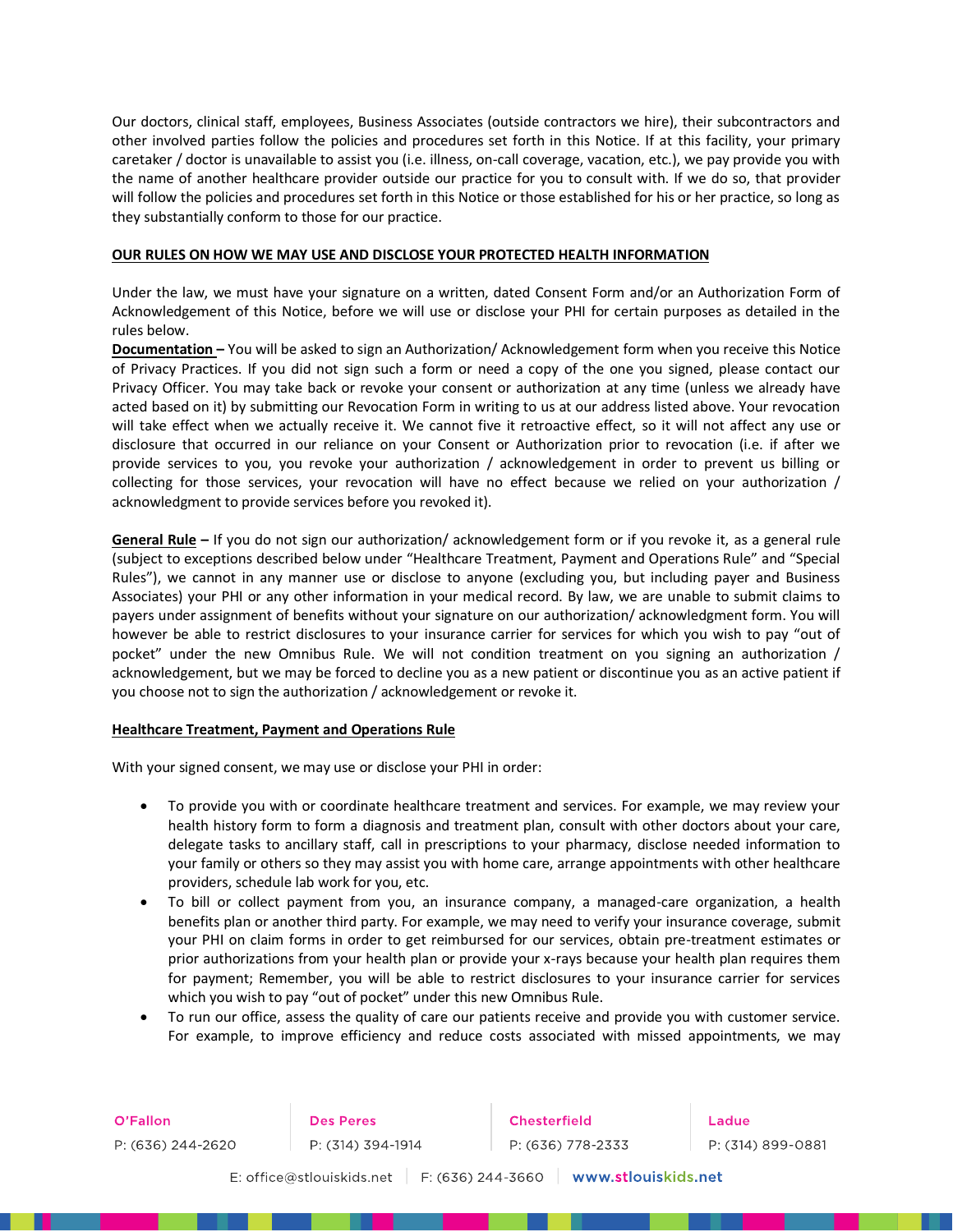contact you by telephone, mail or otherwise remind you of scheduled appointments, we may leave messages with whomever answers your telephone or email to contact us (but we will not give out detailed PHI), we may call you by name from the waiting room, we may ask you to put your name on a sign-in sheet, (we will cover your name just after checking you in), we may tell you about or recommend health-related products and complementary or alternative treatments that may interest you, we may review your PHI to evaluate our staff's performance, or our Privacy Officer may review your records to assist you with complaints. If you prefer that we not contact you with appointment reminders or information about treatment alternatives or health-related products and services, please notify us in writing at our address listed above and we will not use or disclose your PHI for these purposes.

• New HIPAA Omnibus rule does not require that we provide that above notice regarding Appointment Reminders, Treatment Information or Health Benefits, but we are including these as a courtesy so you understand our business practices with regards to your (PHI) protected health information.

Additionally, you should be made aware of these protection laws on your behalf, under the new HIPAA Omnibus Rule:

- That **Health Insurance plans** that underwrite cannot use or disclose genetic information for underwriting purposes (this excludes certain long-term care plans). Health plans that post their NOPPs on their web sites must post these Omnibus Rule changes on their sites by the effective date of the Omnibus Rule, as well as notify you by US Mail by the Omnibus rule effective date. Plans that do not post their NOPPS on their Web sites must provide you information about Omnibus Rule changes within 60 days of these federal revisions.
- **Psychotherapy Notes** maintained by a healthcare provider, must state in their NOPPs that they can allow "use and disclosure" of such notes only with your written authorization.

# **Special Rules**

Notwithstanding anything else contained in this Notice, only in accordance with applicable HIPAA Omnibus rule, and under strictly limited circumstances, we may use or disclose your PHI without your permission, consent or authorization for the following purposes.

- When required under federal, state or local law
- When necessary in emergencies to prevent a serious threat to your health and safety or the health and safety of other persons.
- When necessary for public health reasons (i.e. prevention or control of disease, injury or disability, reporting information such as adverse reactions to anesthesia, ineffective or dangerous medications or products, suspected abuse, neglect or exploitation of children, disabled adults or the elderly, or domestic violence)
- For federal of state government health-care oversight activities (i.e. civil rights laws, fraud and abuse investigations, audits, investigations, inspections, licensure or permitting, government programs, etc.)
- For judicial and administrative proceedings and law enforcement purposes (i.e. in response to a warrant, subpoena or court order, by providing PHI to coroners, medical examiners and funeral directors to locate missing persons, identify deceased persons or determine cause of death)
- For Worker's Compensation purposes (i.e. we may disclose your PHI if you have claimed health benefits for a work-related injury or illness)
- For intelligence, counterintelligence or other national security purposes (i.e. Veterans Affairs, U.S. military command, other government authorities or foreign military authorities may require us to release PHI about you)

| O'Fallon          |  |  |  |  |
|-------------------|--|--|--|--|
| P: (636) 244-2620 |  |  |  |  |

**Des Peres** P: (314) 394-1914

**Chesterfield** P: (636) 778-2333

Ladue P: (314) 899-0881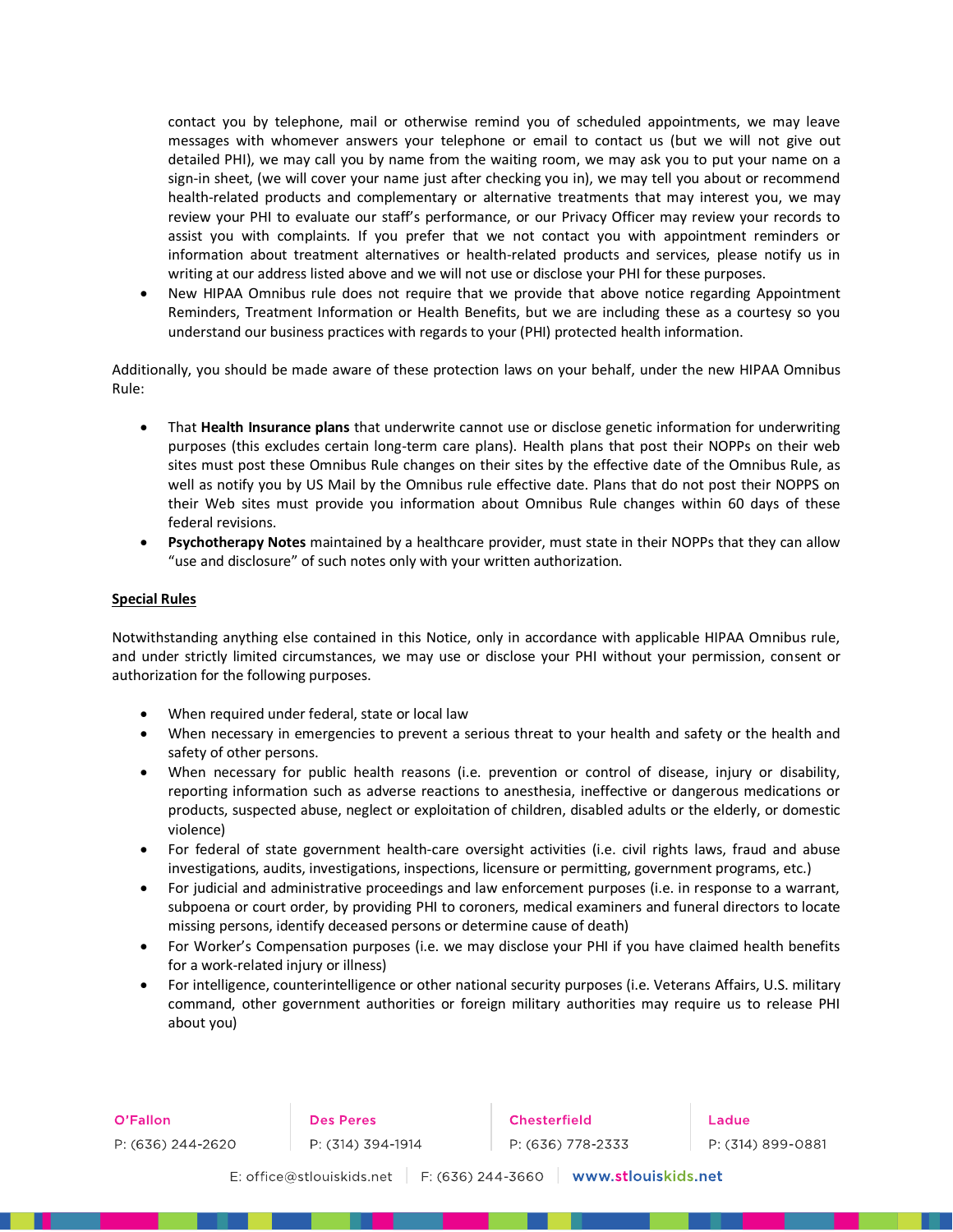- For organ and tissue donation (i.e. if you are an organ donor, we may release your PHI to organizations that handle organ, eye or tissue procurement, donation and transplantation)
- For research projects approved by an Institutional Review Board or privacy board to ensure confidentiality (i.e. if the researcher will have access to your PHI because involved in your clinical care, we will ask you to sing an authorization)
- To create a collection of information that is "de-identified" (i.e. it does not personally identify you by name, distinguishing marks or otherwise and no longer can be connected to you)
- To family members, friends and others, but only if you are present and verbally give permission. We give you an opportunity to object and if you do not, we reasonably assume, bases on our professional judgment and the surrounding circumstances, that you do not object (i.e. you bring someone with you into the operatory or exam room during treatment or into the conference areas when we are discussing your PHI); we reasonably infer that it is in your best interest (i.e. to allow someone to pick up your records because they knew you were our patient and you asked them in writing with your signature to do so); or it is an emergency situation involving you or another person (i.e. your minor child or ward) and, respectively, you cannot consent to your care because you are incapable of doing so or you cannot consent to the other person's care because, after a reasonable attempt, we have been unable to locate you. In these emergency situations we may, based on our professional judgement and the surrounding circumstances, determine that disclosure is in the best interests of you or the other person, in which case we will disclose PHI, but only as it pertains to the care being provided and we will notify you of the disclosure as soon as possible after the care is completed. **As per HIPAA law 164.512(j) (i)… (A) is necessary to prevent or lessen a serious or imminent threat to the health and safety of a person or the public and (B) Is to the persons reasonably able to prevent or lessen that threat.**

#### **Minimum Necessary Rule**

Our staff will not use or access your PHI unless it is necessary to do their jobs (i.e. doctors uninvolved in your care will not access your PHI; ancillary clinical staff caring for you will not access your billing information; billing staff will not access your PHI except as needed to complete the claim form for the latest visit; janitorial staff will not access your PHI). All of our team members are trained in HIPAA Privacy Rules and sign strict Confidentiality Contracts with regards to protecting and keeping private your PHI. So do our Business Associates and their Subcontractors. Know that your PHI is protected several layers deep with regards to our business relations. Also, we disclose to other outside our staff, only as much of your PHI as is necessary to accomplish the recipient's lawful purposes. Still in certain cases, we may use and disclose the entire contents of your medical record:

- To you (and your legal representatives as stated above) and anyone else you list on a Consent or Authorization to receive a copy of you records
- To healthcare providers for treatment purposes (i.e. making diagnosis and treatment decisions or agreeing with prior recommendations in the medical record)
- To the U.S. Department of Health and Human Services (i.e. in connection with a HIPAA complaint)
- To others as required under federal or state law
- To our privacy officer and others as necessary to resolve your complaint or accomplish your request under HIPAA (i.e. clerks who copy records need access to your entire medical record)

In accordance with HIPAA law, we presume that requests for disclosure of PHI from another Covered Entity (as defined in HIPAA) are for the minimum necessary amount of PHI to accomplish the requestor's purpose. Our Privacy Officer will individually review unusual or nonrecurring requests for PHI to determine the minimum necessary amount of PHI and disclose only that. For non-routine requests or disclosures, our Privacy Officer will make a minimum necessary determination based on, but not limited to, the following factors: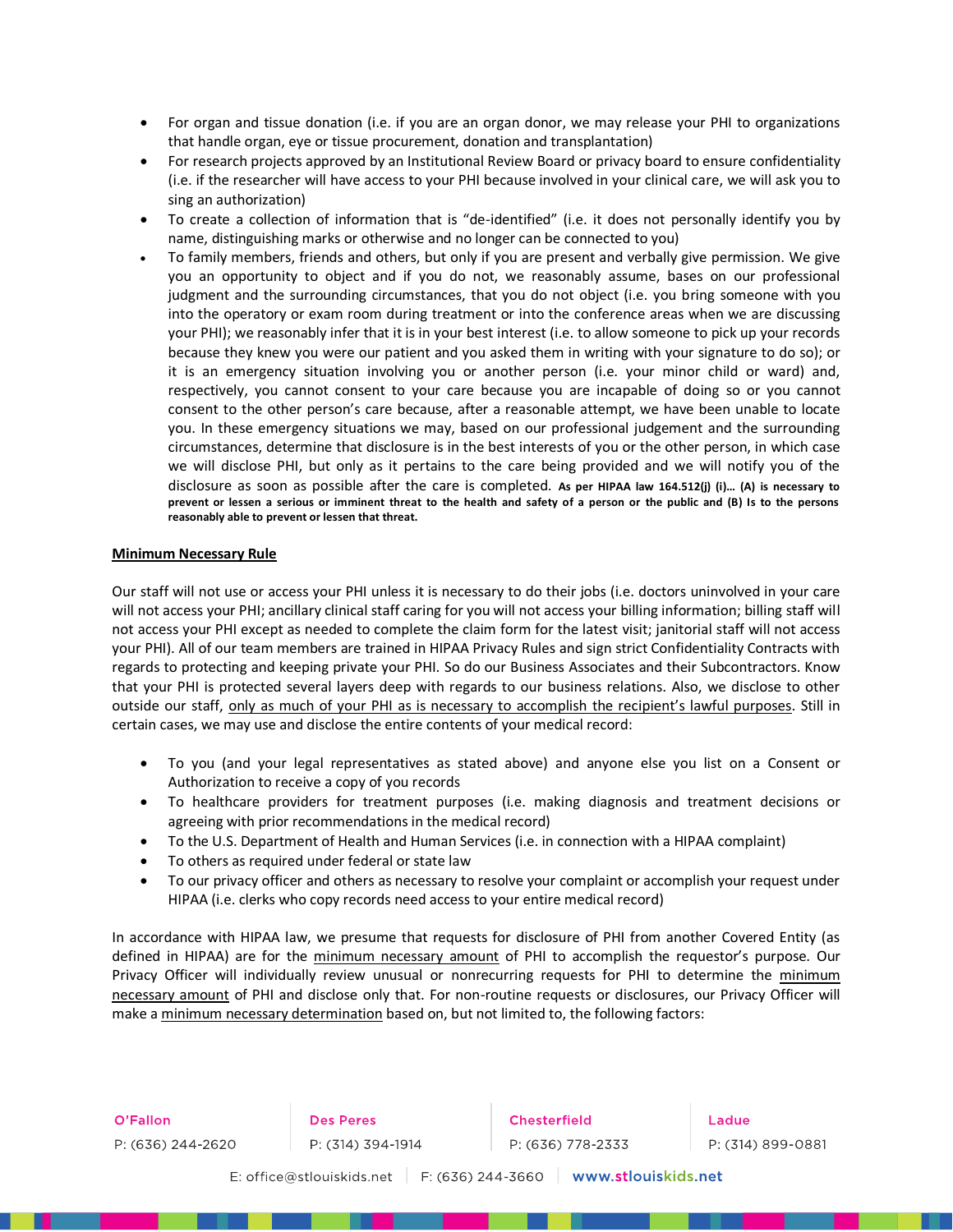- The amount of information being disclosed
- The number of individuals or entities to whom the information is being disclosed
- The importance of the use or disclosure
- The likelihood of further disclosure
- Whether the same result could be achieved with de-identified information
- The technology available to protect confidentiality of the information
- The cost to implement administrative, technical and security procedures to protect confidentiality

If we believe that a request from others for disclosure of your entire medical record is unnecessary, we will ask the requestor to document why this is needed, retain that documentation and make it available to you upon request.

#### **Incidental Disclosure Rule**

We will take reasonable administrative, technical and security safeguards to ensure the privacy of your PHI when we use or disclose (i.e. we shred all paper containing PHI, require employees to speak with privacy precautions when discussing PHI with you, we use computer passwords and change them periodically (i.e. when an employee leaves us), we use firewall and router protection to the federal standard, we back up our PHI data off-site and encrypted to federal standard, we do not allow unauthorized access to areas where PHI is stored or filed and/or we have any unsupervised business associates sign Business Associate Confidentiality Agreements).

However, in the event that there is a break in protecting your PHI, we will follow Federal Guide Lines to HIPAA Omnibus Rule Standard to first evaluate the breach situation using the Omnibus Rule, 4-Factor Formula for Breach Assessment. Then we will document the situation, retain copies of the situation o n file, and report all breaches (other than low probability as prescribed by the Omnibus Rule) to the US Department of Health and Human Services at:

<http://www.hhs.gov/ocr/privacy/hipaa/administrative/breachnotificationrule/brinstruction.html>

We will also make proper notification to you and any other parties of significance as required by HIPAA Law.

#### **Business Associate Rule**

Business Associates are defined as: an entity, (non-employee) that in the course of their work will directly / indirectly use, transmit, view, transport, hear, interpret, process or offer PHI for this Facility.

Business Associates and other third parties (if any) that receive your PHI from us will be prohibited from redisclosing it unless required to do so by law or you give prior express written consent to the re-disclosure. Noting in our Business Associate agreement will allow our Business Associate to violate this re-disclosure prohibition. Under Omnibus Rule, Business Associates will sign a strict confidentiality agreement binding them to keep you PHI protected and report any compromise of such information to us, you and the United States Department of Health and Human Services, as well as other required entities. Our Business Associates will also follow Omnibus Rule and have any of their subcontractors that may directly or indirectly have contact with your PHI, sign Confidentiality Agreements to Federal Omnibus Standard.

#### **Super-confidential Information Rule**

If we have PHI about you regarding communicable diseases, disease testing, alcohol or substance abuse diagnosis and treatment, or psychotherapy and mental health records (super confidential information under the law), we will not disclose it under the General or Healthcare Treatment, Payment and Operations Rules (see above) without your first signing and properly completing our Consent form (i.e. you specifically must initial the type of super-

O'Fallon P: (636) 244-2620 **Des Peres**<br>P: (314) 394-1914

Chesterfield P: (636) 778-2333

Ladue P: (314) 899-0881

E: office@stlouiskids.net F: (636) 244-3660 | www.stlouiskids.net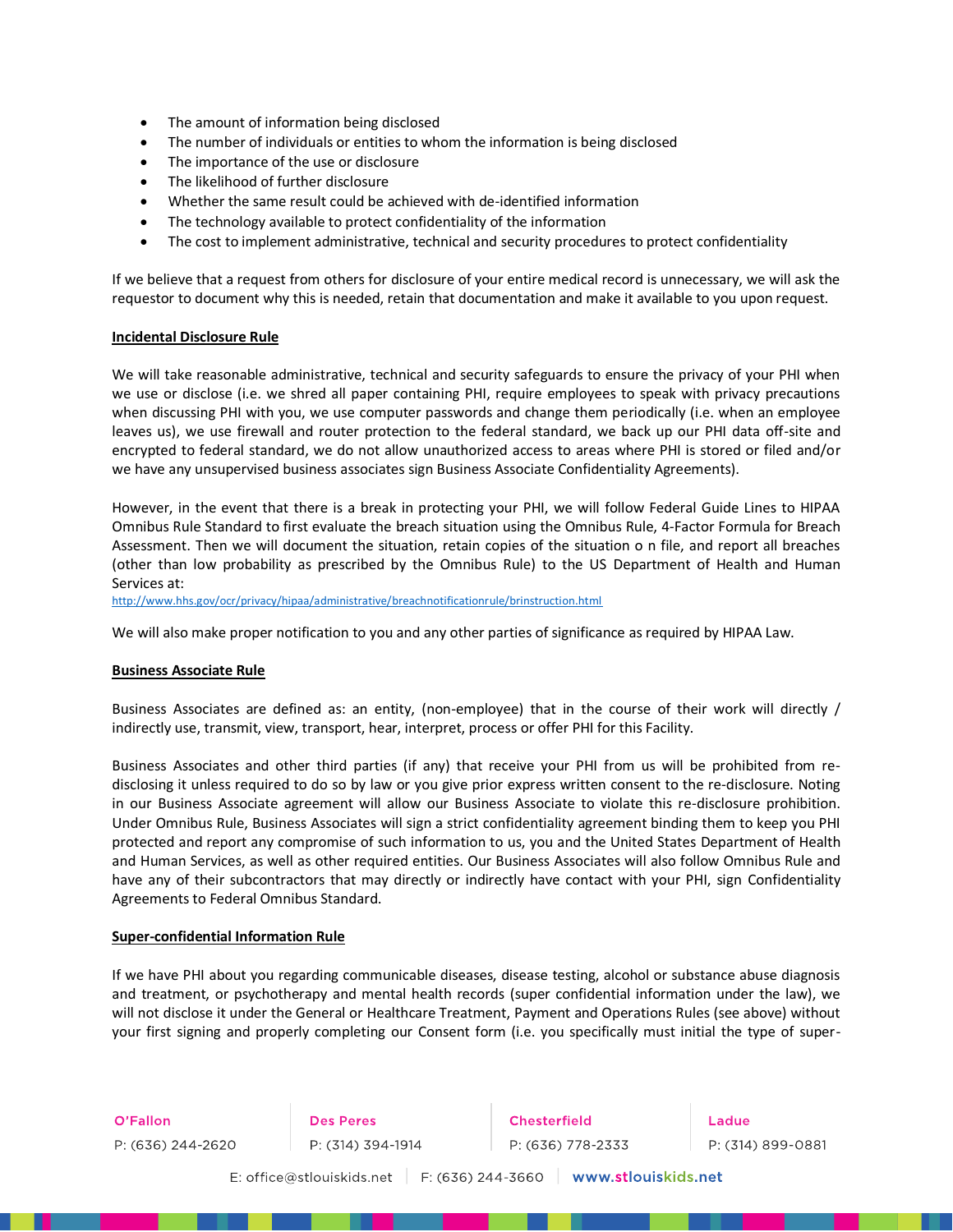confidential information we are allowed to disclose). If you do not specifically authorize disclosure by initialing the super-confidential information, we will not disclose it unless authorized under the Special Rules (see above) (i.e. we are required by law to disclose it). If we disclose super-confidential information (either because you have initialed the consent form or the Special Rules authorizing us to do so), we will comply with state and federal law that requires us to warn the recipient in writing that re-disclosure is prohibited.

#### **Changes to Privacy Policies Rule**

We reserve the right to change our privacy practices (by changing the terms of this Notice) at any time is authorized by law. The changes will be effective immediately upon us making them. They will apply to all PHI we create or receive in the future, as well as to all PHI created or received by us in the past (i.e. to PHI about you that we had before the changes took effect). If we make changes, we will post the changed Notice, along with its effective date, in our office and on our website. Also, upon request, you will be given a copy of our current Notice.

# **Authorization Rule**

We will not use or disclose your PHI for any purpose or to any person other than as stated in the rules above without your signature on our specifically worded, written Authorization / Acknowledgement Form (not a Consent or an Acknowledgement). If we need your Authorization / Acknowledgement we may have obtained from you. We will not condition your treatment here on whether you sign the Authorization (or not).

#### **Marketing and Fund-Raising Rules**

# **Limitations on the disclosure of PHI regarding Remuneration**

The disclosure or sale of your PHI without authorization is prohibited. Under the new HIPAA Omnibus Rule, this would exclude disclosures for public health purposes, for treatment / payment for healthcare, for the sale, transfer, merger, or consolidation of all or part of this facility and for related due diligence, to any of our Business Associates, in connection with the business associate's performance of activities for this facility, to a patient or beneficiary upon request, and as required by law. In addition, the disclosure of your PHI for research purposes or for any other purpose permitted by HIPAA will not be considered a prohibited disclosure if the only reimbursement received is "a reasonable, cost-based fee" to cover the cost to prepare and transmit your PHI which would be expressly permitted by law. Notably, under the Omnibus Rule, an authorization to disclose PHI must state that the disclosure will result in remuneration to the Covered Entity. Notwithstanding the changes in the Omnibus Rule, the disclosure of limited data sets (a form of PHI with a number of identifiers removed in accordance with specific HIPAA requirements) for remuneration pursuant to existing agreements is permissible until September 22, 2014, so long as the agreement is not modified within one year before that date.

#### **Limitation on the Use of PHI for Paid Marketing**

We will, in accordance with Federal and State Laws, obtain you written authorization to use or disclose you PHI for marketing purposes, (i.e.: to use your photo in ads) but not for activities that constitute treatment or healthcare operations. To clarify, Marketing is defined by HIPAA's Omnibus Rule, as a "communication about a product or service that encourages recipients . . . to purchase of use the product or service." Under the Omnibus Rule, we will obtain written authorization from you prior to recommending you to an alternative therapist, or non-associated Healthcare Covered Entity.

Under Omnibus Rule we will obtain your written authorization prior to using your PHI or making any treatment of healthcare recommendations, should financial remuneration for making the communication be involved from a

O'Fallon P: (636) 244-2620 **Des Peres**<br>P: (314) 394-1914

**Chesterfield** P: (636) 778-2333



E: office@stlouiskids.net | F: (636) 244-3660 | www.stlouiskids.net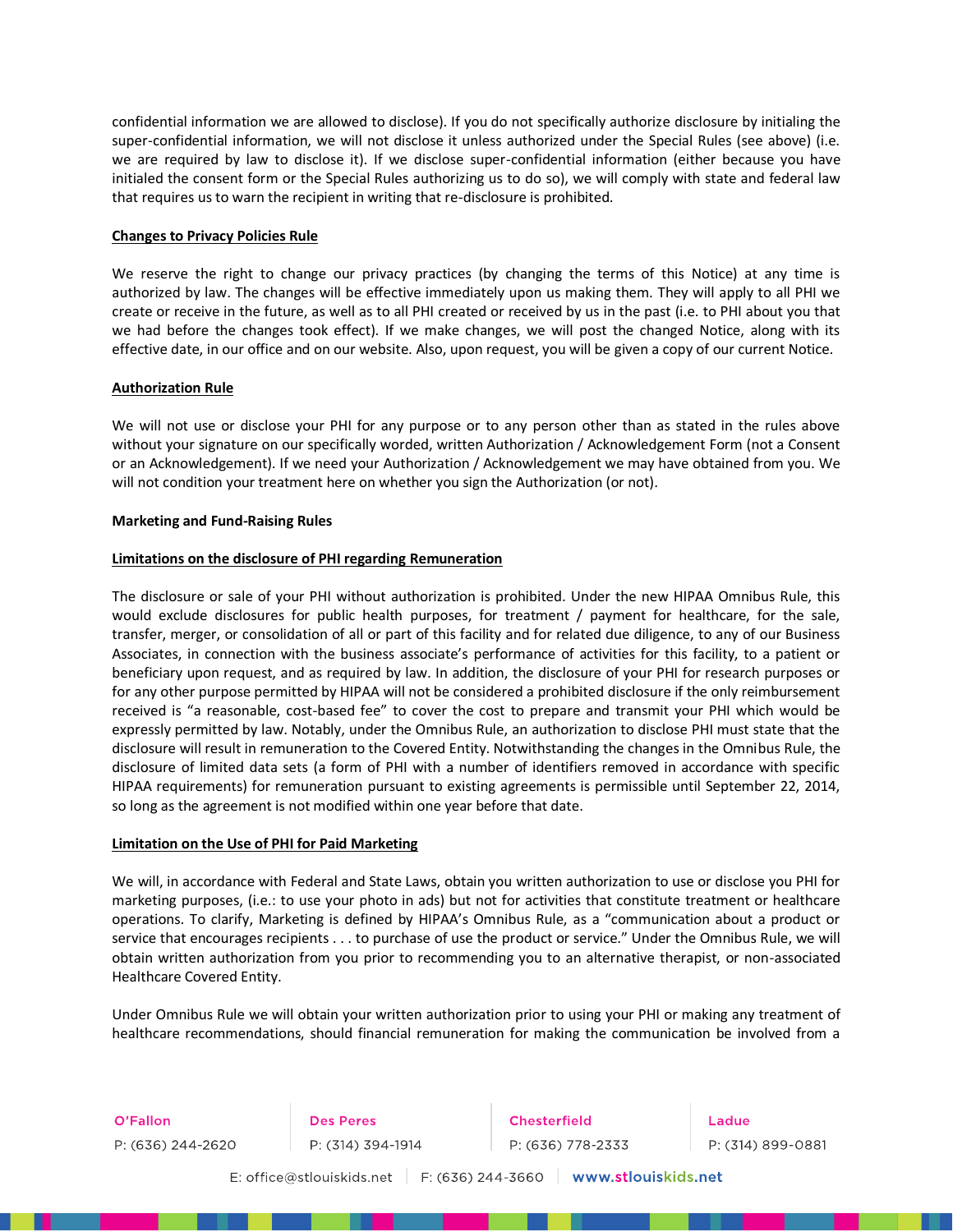third part whose product service we might promote (i.e.: business offering this facility incentives to promote their products or services to you). This will also apply to out Business Associate who may receive such remuneration for making a treatment or healthcare recommendations to you. All such recommendations will be limited without your expressed written permission.

We must clarify to you that financial remuneration does not include "as in-kind payments" and payments for a purpose to implement a disease management program. Any promotional gifts of nominal value are not subject to the authorization requirement, and we will abide by the set terms of the law to accept or reject these.

The only exclusion to this would include: "refill reminders", so long as the remuneration for making such communication is "reasonably related to our cost" for making such a communication. In accordance with law, this facility and our Business Associates will only ever seek reimbursement from you for permissible costs that include: labor, supplies, and postage. Please note that "generic equivalents", "adherence to take medication as directed" and "self-administered drug or delivery system communications" are all considered to be "refill reminders."

Face-to-face marketing communications, such as sharing with you, a written product brochure or pamphlet, is permissible under current HIPAA Law.

#### **Flexibility on the Use of PHI for Fundraising**

Under the HIPAA Omnibus Rule use of PHI is more flexible and does not require your authorization should we choose to include you in any fund-raising efforts attempted at this facility? However, we will offer the opportunity for you to "opt out" of receiving future fundraising communications. Simply let us know that you want to "opt out" of such situations. There will be a statement on your *HIPAA Patient Acknowledgment Form* where you can choose to "opt out". Our commitment to care and treat you will in no way effect your decision to participate or not participate in our fund-raising efforts.

#### **Improvements to Requirements for Authorizations Related to Research**

Under HIPAA Omnibus Rule, we may seek authorizations from you for the use of your PHI for future research. However, we would have to make clear what those uses are in detail.

Also, if we request of you a compound authorization with regards to research, this facility would clarify that when a compound authorization is used, and research-related treatment is conditioned upon your authorization, the compound authorization will differentiate between the conditioned and unconditioned components.

#### **YOUR RIGHTS REGARDING YOUR PROTECTED HEALTH INFORMATION**

If you got this Notice via email or website, you have the right to get, at any time, a paper copy by asking our Privacy Officer. Also, you have the following additional rights regarding PHI we maintain about you:

To Inspect and Copy

You have the right to see and get a copy of your PHI including, but not limited to, medical and billing records by submitting a written request to our Privacy Officer. Original records will not leave the premises, will be available for inspection only during our regular business house, and only if our Privacy Officer is present at all times. You may ask us to give you the copies in a format other than photocopies (and we will do so unless we determine that it is impractical) or ask us to prepare a summary in lieu of the copies. We may charge you a few not to exceed state

O'Fallon **Communist Communist Communist Communist** P: (636) 244-2620 **Des Peres**<br>P: (314) 394-1914

Chesterfield P: (636) 778-2333

Ladue P: (314) 899-0881

E: office@stlouiskids.net | F: (636) 244-3660 | www.stlouiskids.net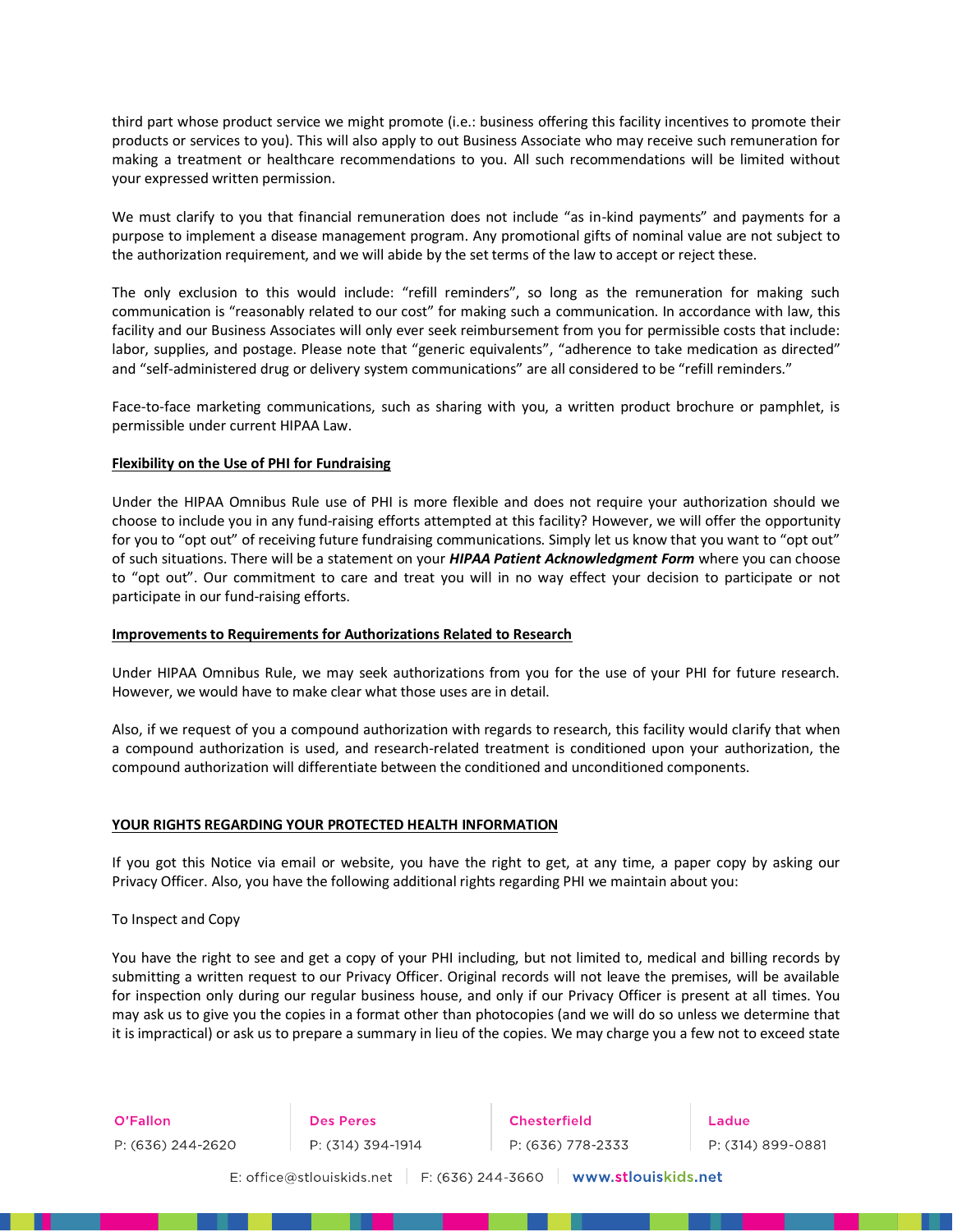law to recover our costs (including postage, supplies, and staff time as applicable, but excluding staff time for search and retrieval) to duplicate or summarize your PHI. We will not condition release of the copies on summary of payment of our outstanding balance for professional services if you have one). We will comply with Federal Law to provide your PHI in an electronic format within the 30 days, to Federal specification, when you provide us with proper written request. Paper copy will also be made available. We will respond to requests in a timely manner, without delay for legal review, or, in less than thirty days if submitted in writing, and in ten business days or less if malpractice litigation or pre-suit production is involved. We may deny your request in certain limited circumstances (i.e. we do not have the PHI, it came from a confidential source, etc.). if we deny your request, you may ask for a review of that decision. If required by law, we will select a licensed health-care professional (other than the person who denied your request initially) to review the denial and we will follow his or her decision. If we select a licensed healthcare professional who is not affiliated with us, we will ensure a Business Associate Agreement is executed that prevents re-disclosure of your PHI without your consent by that outside professional.

# **To Request Amendment / Correction**

if another doctor involved in your care tells us in writing to change your PHI, we will do so as expeditiously as possible upon receipt of the changes and will send you written confirmation that we have made the changes. If you think PHI we have about you is incorrect, or that something important is missing from your records, you may ask us to amend or correct it (so long as we have it) by submitting a "**Request for Amendment / Correction**" form to our Privacy Officer. We will act on your request within 30 days from receipt but we may extend our response time (within the 30-day period) no more than once and by no more than 30 days, or as per Federal Law allowances, in which case we will notify you in writing why and when we will be able to respond. If we grant your request, we will let you know within five business days, make the changes by noting (not deleting) what is incorrect or incomplete and adding to it the changed language, and send the changes within 5 business days to persons you ask us to and persons we may rely on incorrect or incomplete PHI to determine (or already have). We may deny you request under certain circumstances (i.e. it is not in writing, it does not give a reason why you want the change, we did not create the PHI you want changed (and the entity that did can be contacted), it was complied for use in litigation, or we determine it is accurate and complete). If we deny your request, we will (in writing within 5 business days) tell you why and how to file a complaint with us if you disagree, that you may submit a written disagreement with our denial (and we may submit a written rebuttal and give you a copy of it), that you may ask us to disclose your initial request and our denial when we make future disclosure of PHI pertaining to your request, and that you may complain to us and the U.S. Department of Health and Human Services.

#### **To an Accounting of Disclosures**

You may ask us for a list of those who got your PHI from us by submitting a "**Request for Accounting of Disclosures**" form to us. The list will not cover some disclosures (i.e. PHI given to you, given to your legal representative, given to others for treatment, payment or health-care operations purposes). Your request must state in what form you want the list (i.e. paper or electronically) and the time period you want us to cover, which may be up to but no more than the last six years (excluding dates before April4, 2003). If you ask us for this list more than once in a 12-month period, we may charge you a reasonable, cost-based fee to respond, in which case we will tell you the cost before we incur it and let you choose if you want to withdraw or modify your request to avoid the cost.

#### **To Request Restrictions**

You may ask us to limit how your PHI is used and disclosed (i.e. in addition to what is defined in this Notice) by submitting a written "**Request for Restrictions on Use, Disclosures"** (i.e. you may not want us to disclose your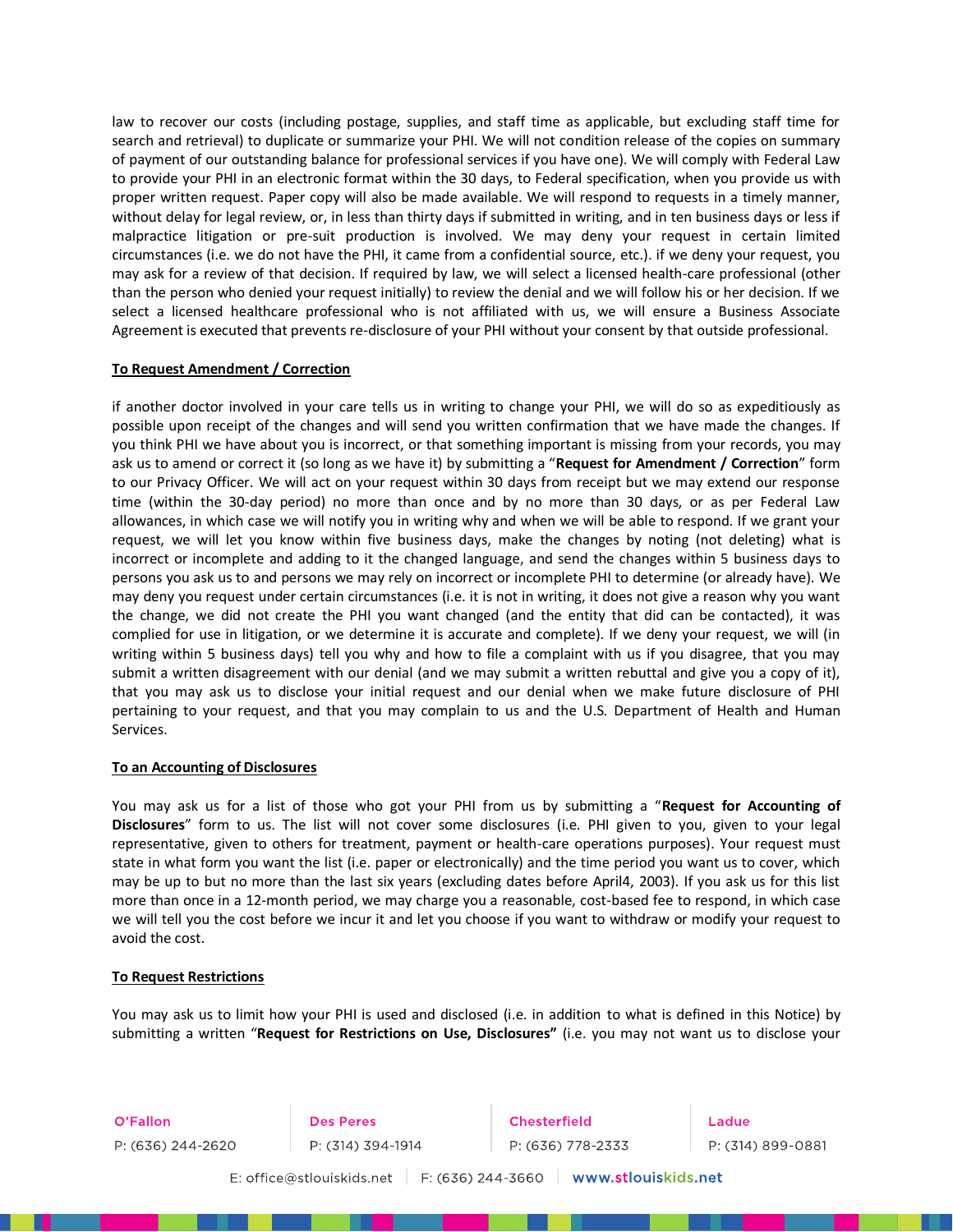surgery to family members or friends involved in paying for our services or providing home care). If we agree to these additional limitations, we will follow them except in an emergency where we will not have time to check for limitations. Also, in some circumstances we may be unable to grant your request (i.e. we are required by law to use or disclose your PHI in a manner that you want restricted, you signed an authorization Form, which you may revoke, that allows us to use or disclose your PHI in the manner you want restricted; in an emergency).

# **To Request Alternative Communications**

You may ask us to communicate with you in a different wat or at a different place by submitting a written "**Request for Alternative Communication**" Form to us. We will not ask you why and will accommodate all reasonable requests (which may include: to send appointment reminders in closed envelopes rather than by postcards, to send your PHI to a post office box instead of your home address, to communicate with you at a telephone number other than your home number). You must tell us the alternative means or location you want us to use and explain to our satisfaction how payment to us will be made if we communicate with you as you request.

# **To Complain or Get More Information**

We will follow our rules as set forth in this Notice. If you want more information or if you believe your privacy rights have been violated (i.e. you disagree with a decision of ours about inspection/ copying, amendment / correction, accounting of disclosures, restrictions or alternative communications), we want to make it right. We never will penalize you for filing a complaint. To do so, please file a formal, written complaint within 180 days with:

The U.S. Department of Health and Human Services Office of Civil Rights 200 Independence Ave., S.W. Washington, DC 20201 877.696.6775

Or, submit a written Complaint form to us at the following address:

Our Privacy Officer: Diane Wall Office Name: St. Louis Pediatric Dentistry Office Address: 4142 Keaton Crossing Blvd Ste. 102 O'Fallon, Missouri 63368 Office Phone: 636-244-2620 Office Fax: 636-244-3660 Email Address: [diane@stlouiskids.net](mailto:diane@stlouiskids.net)

You may get your "**HIPAA Complaint**" form by calling our privacy officer.

These privacy practices are in accordance with the original HIPAA enforcement effective April 14, 2003, and undated to Omnibus Rule effective March 26, 2013 and will remain in effect until we replace them as specified by Federal and/or State Law.

#### **OPTIONAL RULES FOR NOPP**

#### **Faxing and Emailing Rule**

When you request us to fax or email your PHI as an alternative communication, we may agree to do so, but only

| O'Fallon                                                              | <b>Des Peres</b>  | <b>Chesterfield</b> | Ladue             |  |  |  |
|-----------------------------------------------------------------------|-------------------|---------------------|-------------------|--|--|--|
| P: (636) 244-2620                                                     | P: (314) 394-1914 | P: (636) 778-2333   | P: (314) 899-0881 |  |  |  |
| www.stlouiskids.net<br>F: (636) 244-3660<br>E: office@stlouiskids.net |                   |                     |                   |  |  |  |